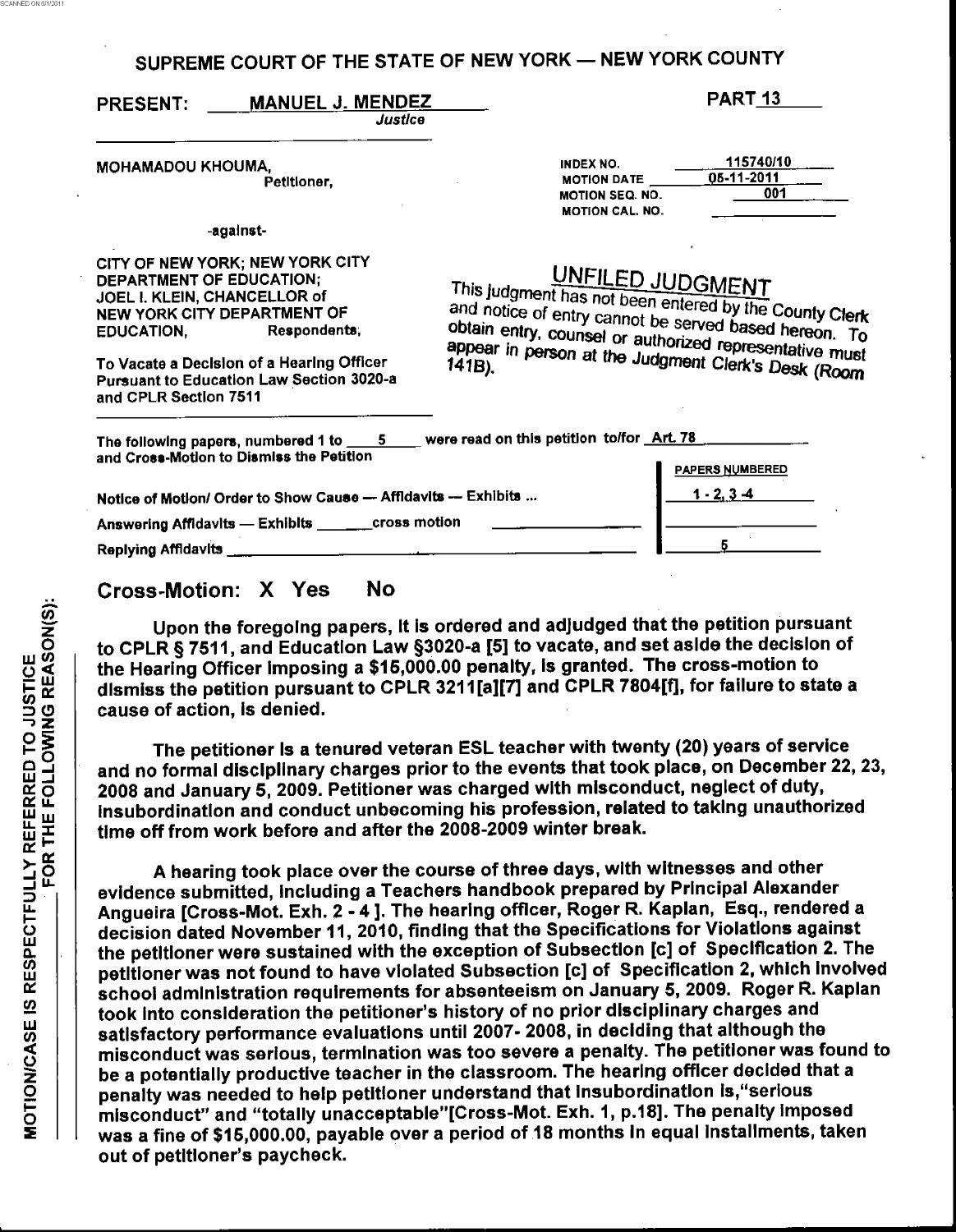The petitioner claims that given his prior disciplinary record, the conduct at issue was relatively de minimus In nature, and the Hearing Officer's determination was clearly excessive, harsh and disproportionate requiring that it be promptly vacated. The petitioner seeks to have the November **11,2010** determination vacated, alternatively to have a penalty imposed that is no harsher than a letter of reprimand.

The respondents seek to dismiss the petition pursuant to CPLR **321 1** [a][7] and CPLR **7804[fl,** for failure to state a cause of action, claiming that the petitioner has failed to demonstrate that determination, based on his deliberate act of insubordlnation and misconduct, warranted a lesser penalty. Respondents claim that the petitloner fails to allege facts sufficient to vacate or **modify** the hearing officer's determinations.

Pursuant to Education Law \$3020-a *[6],* a petition to vacate the determlnation of a hearing offlcer, requires the Court apply the standard set forth in CPLR **5761 1.** The standard for granting a petition pursuant to CPLR **5761 1** Is to, "show misconduct, bias, excess of power, or procedural defects" (Austin v. Board of Education of the City School<br>Dist. Of City of New York, 280 A.D. 2d 365, 720 N.Y.S. 2d 344 [N.Y.A.D. 1<sup>st</sup> Dept., 2001];<br>... Hegarty **v. Board of Education of the City of** New York, 5 A.D. 3d 771, 773 N.Y.S. 2d 611<br>[N.Y.A.D. 1\*' Dept., 2004] and Matter of Pell v. Board of Education, 34 N.Y. 2d 222, 356 N.Y.S. 2d **833, 313** N.E. 2d **321 [1974]).** Judicial scrutiny is stricter when the parties have submitted to compulsory arbitration than a determination rendered after voluntary arbitration. After compulsory arbitration the determination, "must be in accord with due process and supported by adequate evidence, and must also be rational and satisfy **the**  arbitrary and capriclous standards of CPLR article 78" ( Lackow v. Dept. of Education **(or**  "Board") of City of New York, 51 A.D. 3d 563, 859 N.Y.S. 2d 52 [2008]; City School Dist. of the City of New York v. McGraham, 76 A.D. 3d **446,905** N.Y.S. **2d 86 f20lOl).** The burden **of**  proof is on the party chailenglng the determination to show that It is invalid. A hearing officer's finding that the testimony was insconsistent or lacked crediblllty is not a basis to vacate the determination (Lackow v. Dept. of Educatian (or "Board") of City of New York, 61 A.D. 3d 563, supra; Austin v. Board of Education of the City School Dlst. Of City of New York, 280 A.D. 2d 365, supra).

The petitioner states that the hearing officer did not consider evidence presented that he did not have any issues with time off In the past. Petitioner also states that the hearing officer should have taken into consideration that he was not assigned to a regular class at the school, and that he was unaware of changes concerning absenteeism implemented by the new principal, Alexander Anguelra.

The respondents claim that the petitioner has not met his burden of proof. The cross-motion seeks to dismiss for failure of the petltloner to state a cause of action and meet his burden of proof concerning bad faith, vioiatlon **of** statutory or declslonai law or violation of a constitutional purpose. Respondents state that the hearlng offlcer acted within his power to make credibility determinatlons regarding the evidence presented which **Is** not grounds for judicial review, and that the determination was not irrational because evidence submitted by ail the parties was taken into consideration.

The hearing officer is permitted to make credibility determinations in rendering a determinatlon, and it would be improper for this Court to credit petltioner's evidence to the exclusion of others. The respondents have established that the hearing offlcer's determination was proper and beyond review, with the exception of the sanction imposed.

Judicial review of administratively imposed sanctions Is limited. An administrative sanction may only be revlsed in those circumstances where It is, "so diapfiportionate to the offense as to shock the conscience **of** the court." The Court would have to flnd that the determination **Is** "shocking to one's sense of falrness." A result Is, "shocking to one's sense of fairness if the sanction imposed is so grave in its impact on the individual subjected to it